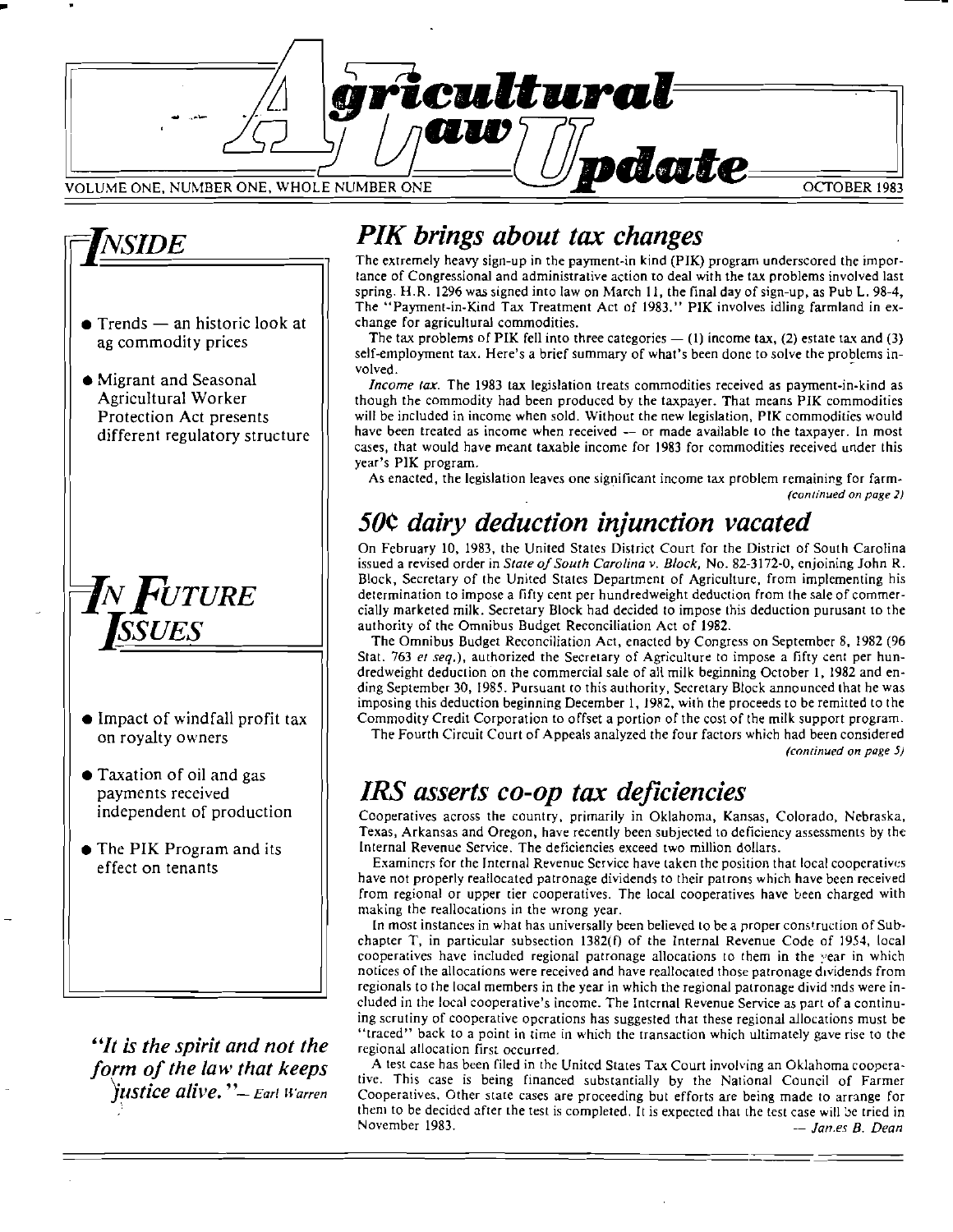## PIK TAX CHANGES<br>CONTINUED FROM PAGE I

ers who have grain under CCC loan and have been treating Commodity Credit Corporation (CCe) loans as loans and not as income. Those farmers, who participate in the PIK program, will be asked when PIK commodities are requested after the entitlement date to "sell" sufficient commodity out of storage to equal the taxpayer's PIK benefit. *That will trigger income in /983 from the crop in storage.* And that income can't be deferred under the new law. The funds received by the farmer from CCC will be applied on the CCC loan. CCC will then return the commodity to the farmer as the PIK benefit. The commodity distribution from CCC back to the farmer appears to be eligible for deferral under the 1983 legislation.

For farmers who have been treating CCC loans *as income,* there would ordinarily be no income from the PIK program until the commodity is sold.

The 1983 legislation also deals with the other income tax consequences stemming from the fact that PIK program parlicipation involves, essentially, a lease of idled acres to the federal government with the payment fixed in amount  $-$  much like cash rent. There's no risk of *production* with PIK commodities  $-$  although the farmer still bears the risk of *price* change between the time of sign-up and receipt of the commodity. Before enactment of the 1983 PIK tax legislation, there was a question, as to the idled acres, of deductibility of soil and water conservation expense, eligibility for investment tax credit on tile and other improvements on leased land, the limit on investment interest and liability for the personal holding company tax, to mention only a few of the problem areas.

Also, there was a potential problem for exempt farm cooperatives buying PIK commodities from a farmer. Exempt cooperatives are limited to marketing "products of members or other producers" and PIK commodities might have failed that test. Some authority exists that cooperative



## *PIK assignments*

In order to be in line for the special tax provisions in the bill it is necessary for a farmer to be a "qualified taxpayer." To be a qualified taxpayer, it's necessary to receive agricultural commodities in return for meeting the requirements to participate in the PIK program. If a farmer unconditionally assigns the right to receive commodities under the PIK program, the farmer would appear to no longer meet the literal requirements of the 1983 legislation to be a qualified taxpayer. IRS has not yet ruled specifically on that point.

In the event that unconditional assignment of the right to receive PlK commodi· ties does cost a farmer status as a "qualified taxpayer," the farmer would lose  $-$  (1) the right to defer recognition of income until the commodity is sold, (2) protection against the effects of PIK benefits being

members who purchase a product for resale are not considered producers of that prod· ucl. The new law treats PIK commodities received by a farmer as though produced by the farmer.

*Estate tax.* Two federal estate tax problems emerged as a result of the PIK pro $gram - (1)$  questions of eligibility for special use valuation and possible recapture of federal estate tax benefits after death and (2) problems of eligibility for 15-year installment payment of federal estate tax.

In both instances, the basic problem was that commodities received under the payment-in-kind program could have been treated the same as cash rem. Rulings have indicated clearly that cash rented land isn't eligible for installment payment of federal estate tax. And it's possible that cash rented property isn't a "business" and thus installment payment could be terminated early.

For special use valuation, the gravest danger was recapture in the post-death recapture period. Except for the two-year grace period immediately after death, *each qualified heir* must be "at risk" with respect to the farm operation. If not, federal estate tax benefits would be recaptured. And the IRS position is that failure to meet the post·death tests on *any* use value land results in disproportionately large recapture. A 1982 ruling indicated that the qualified use test  $-$  which requires each qualified heir to be "at risk"  $-$  isn't met by being at risk with respect to changes in price only. Production risk is necessary.

In the pre-death period, the at-risk requirement for special use valuation can be met by the decedent or by a member of the family as farm tenant. But in the case of the PIK program, the tenant isn't at risk either on land idled as a result of the program.

The solution came in two forms. On March I, 1983, lRS issued Announcement 83-39 (published as Ann. 83-43 in Imernal

passive income and (3) assurances that problems would not arise because of PIK program parricipation for purposes of special use valuation of land and installment payment of federal estate tax. As to the latter point, an IRS announcement on March 1 indicated that participation in a government land diversion program should not jeopardize eligibility for special use valuation or installment payment of federal estate tax.

If the assignment is for fertilizer, seed, chemicals or any other expenditure which is income tax deductible, triggering income on assignment may not create serious income tax problems. However, assignment for farm machinery would produce only a limited offset (depreciation and investment tax credit) against the income from PIK com-<br>modities assigned.  $-$  *Neil E. Harl* modities assigned.

Revenue Bulletin No. 10) indicating that land diverted from production in the PIK program would be treated as a farm for farming purposes and in the active conduct of a farming business. Taken at face value, the announcement seemed to address all of the concerns about special use valuation and installment payment of federal estate tax. The announcement seemingly sanctioned even whole form set-asides and covered both the 20% land diversion and PIK program participation. The IRS announcement was weakened by the fact that it was merely an announcement rather than a ruling, by the fact that it appeared to be at odds with prior IRS rulings and by the fact that the part of the announcement dealing with selfemployment tax curiously deemed cash payments as well as payments in kind to be self-employment income.

The PIK tax bill, signed into law 10 days later, solved the federal estate tax problems with respect to land idled under the PIK program. But the bill *did not address the 20% diversion.* Usual1y, a subsequent stawtory enactment that deals with only a portion of a problem creates a negative impli· cation about the similar problems not addressed. Such a statute then is viewed as un· dercutting the administrative ruling. In this case, however, a statement in the House Committee Report (H. Rep. 98-14 at p. 23) indicates that failure of the Congress to ad . dress the issue of the 20 percent set aside should not be taken as an indication that the Congress necessarily meant that a different result should obtain as to land idled under the 20 percent part of the program.

Taken together, the new statute, the IRS announcement and the committee report seem to have solved the problem  $-$  for 1983. But it's only a one-year solution for the 1983 PIK program. The provisions were not made a permanent parr of tax law.

*(conrinued on page 5)*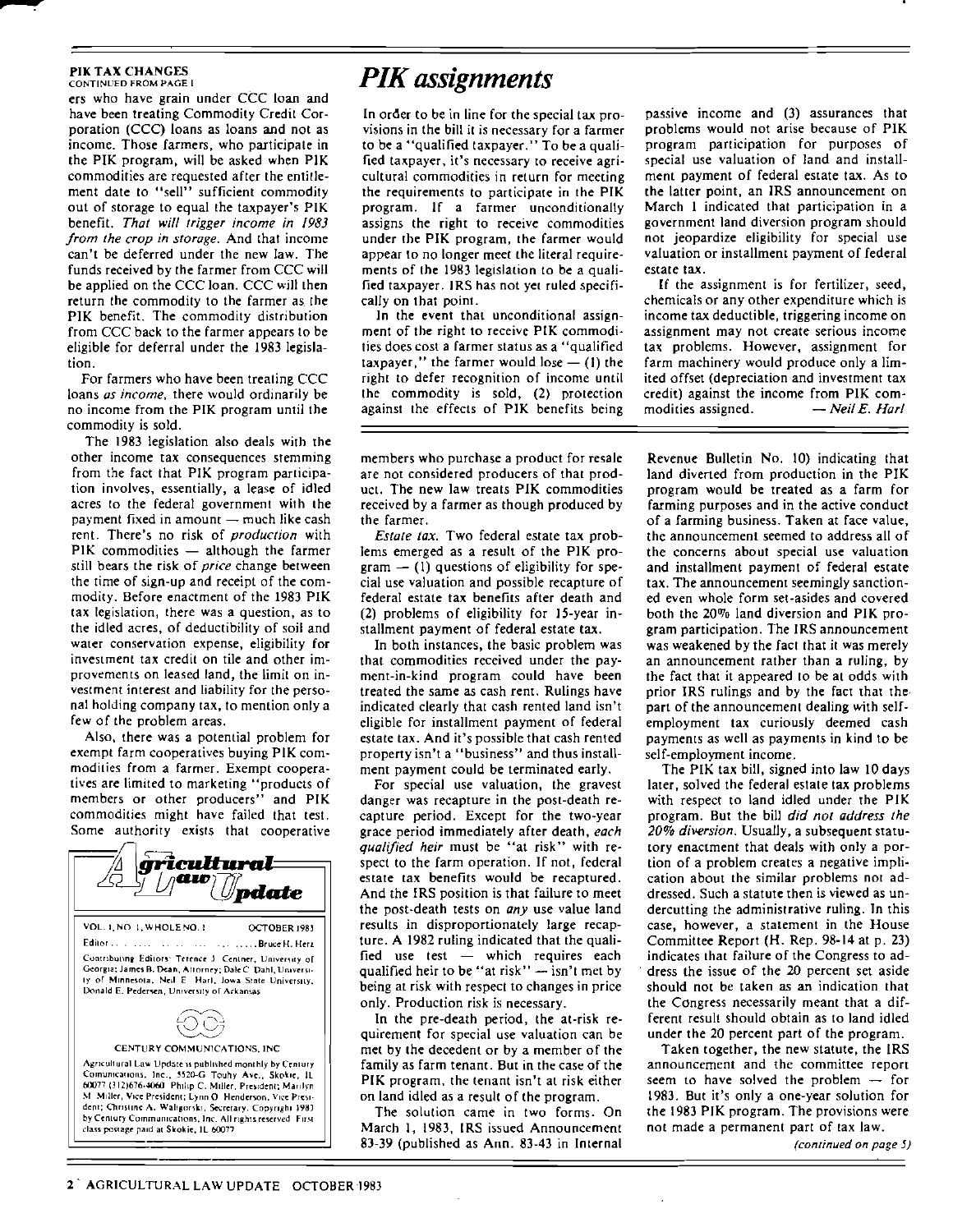

## *Migrant and Seasonal Agricultural Worker Protection Act presents different regulatory structure*

## *by Don Pederson*

,

April 14, 1983 is the effective date of the Migrant and Seasonal Agricultural Worker Protection Act (hereinafter MSPA). Pub. L. No. 97-470, 1983 U.S. Code Cong. & Ad. News (96 Stat.) 2599 (to be codified at 29 U.s.c. §§1801-1872. MSPA repeals the Farm Labor Contractor Act of 1963, as amended. and while retaining certain features of that legislation, presents a fundamenlally different regulatory structure.

The Farm Labor Contractor Amend· ments of 1974, designed to strengthen the largely ineffective 1963 Act, left worker interests dissatisfied even though certain gains were experienced. The basic structure of FLCRA continued to place the duty to comply with affirmative worker protection requirements on those farm labor contractors required to register with DOL.

Employer interests were equally unhappy because of the efforts of DOL to apply the registration requirement to fixed-situs agricultural operarors engaged in their own recruiting and hiring activities and because of the flood of litigation that followed the 1974 Amendments.

This general frustration led to negotiations among interested parties including the appropriate Senate and House committees and (he drafting of a consensus bill proposing MSPA. The following description of MSPA draws on the act itself; House Reed in 1983 U.S. Code, Cong. & Ad. News port No. 885, 97th Cong., 2d Sess., 4547; final MSPA regulations at 48 Fed. Reg. 36741 (1983) (effective Sept. 12,1983).

## Overview of MSPA

The basics of MSPA are relatively simple. There are three principal classes of regulated persons: farm labor contractors, ag· ricultural employers; and agricuhural associations. Regulated status is achieved by engaging in certain recruitment and employment activities involving protected workers. Regulated parties must observe prescribed affirmative worker protection requirements as to disclosures, payroll and recordkceping practices, motor vehicle safety and ocher matters. Only farm labor contractors and their employees are required to register. Worker protection provisions apply independently of the registration requirement and must be observed by agricultural employers and agricultural associations as well as by farm labor contractors and employees of the latter. MSPA does contain a series of exemptions which relieve cenain persons from all responsibility under the act.

There are two classes of protected workers under MSPA, migrant agricultural workers and seasonal agricultural workers. The worker protections afforded the two classes are slightly different.

There is one added regulated class, the owner or person in control of housing supplied to any migrant agricultural worker. This person could be, but need not be, a farm labor contractor, agricultural employer or agricultural association.

In short, MSPA regulates nonexempt fixed-situs agricultural employers and associations by requiring that they comply with worker protection requirements. Such compliance plus registration is required of farm labor contractors and their employees. In this way objections of fixed-situs employers to FLCRA registration requirements and objections of worker interests over the narrow scope of the applicability of the FLCRA worker protection requirements have been addressed.

### Regulated persons

*reprint-*tural association is any nonprofil or cooper-With this brief overview in mind, certain details are now explored. An agricultural employer is any person who owns or operates a farm, ranch, processing establishment, cannery, gin, packing shed or nursery, or who produces or conditions seed, and who either recruits, solicits, hires, employs, furnishes. or transports any migrant or seasonal agricultural worker. An agriculative association of farmers, growers, or ranchers, incorporated or qualified under applicable state law, which engages in any of the activities just stated.

A farm labor contractor is any person, other than an agricultural employer, an ag~ riculturaJ association, or an employee of either, who, for any money or other valuable consideration paid or promised to be paid performs any farm labor contracting activity. Farm labor contracting activities are recruiting, soliciting, hiring, employing, furnishing, or transporting any migrant or seasonal agricultural worker.

The distinct regulation of persons who supply housing to migrant agricultural workers focuses on owners and persons in control. There is an exclusion from regulation for certain commercial innkeepers.

## Protected individuals

MSPA defines a migrant agricultural worker as an individual employed in agricultural employment of a seasonal or other temporary nature and who is required to be absent overnight from his permanent place of residence, but excludes immediate family members of an agricultural employer or farm labor contractor and certain legal

alien workers. Seasonal agricultural workers are individuals employed in *certain* agricultural employment of a seasonal or other temporary nature who are not re~ quired to be absent overnight from their permanent place of residence. Seasonal agricultural workers are divided into two subclasses: those employed on a farm or ranch performing field work related to planting, cultivating, or harvesting regardless of how they travel to and from work; those who are employed in canning, packing, ginning, seed conditioning or related research, or processing operations, but only if they are transported to or from the place of employment via a day~haul operation. MSPA obviously leaves certain agricultural workers outside the protected clause.

### Exemptions from MSPA

The exemption scheme of MSPA deserves the close attention of all farmers, ranchers, canning companies and other agricultural operators that directly recruit, employ or transport migrant or seasonal agricultural workers.

One series of exemptions extends to: common carriers; certain labor organizations; nonprofit charitable organizations or public or private nonprofit education institutions, but quite clearly not agricultural cooperatives (regulated as agricultural asso~ ciations); any person who engages in any farm labor contracting activity solely within a twenty-five mile intrastate radius of his permanent place of residence and for not more than 13 weeks per year; custom grain combine (solely as to grain), hay harvesting or sheep shearing operations; various poultry operations providing (he employees of such operations are not regularly required to be away from their permanent places of residence other than during normal working hours; certain persons such as teachers or coaches who supply workcrs who are either full-time students or individuals whose principal occupations are not agricultural employemnt to detassel, rogue, or otherwise engage in the production of seed and in related and incidental agricultural employment specifically associated therewith, so long as such persons are not required to be away overnight and no individual under 18 years of age is providing transportation; a similar exemption exists for suppliers to string or harvest shade grown tobacco operations exeept that the overnight limitation is absent; persons to the extent they are supplied with students and housewives for agricultural employment in the seed and tobacco work just de $s$ continued on next page)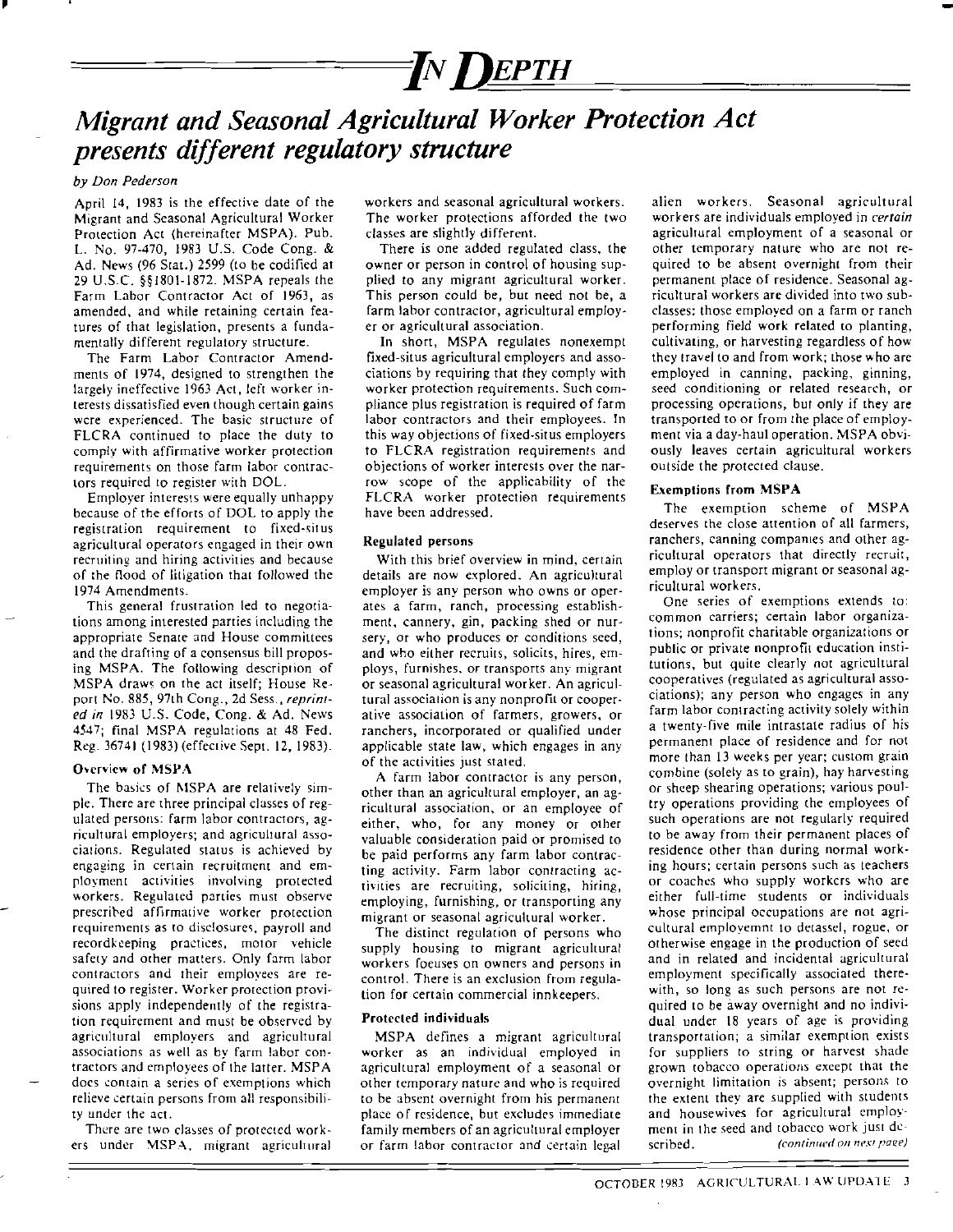An employee 'of any exempt party described in the preceding paragraph is exempt when performing farm labor contracting activities with the scope of the employer's exemption and exclusively for such em· ployer.

Another exemption, which had no counterpart in FLCRA, applies to family businesses. More particularly:

Any individual who engages in a farm labor contracting activity on behalf of a farm, processing establishment, seed conditioning establishment, cannery, gin. packing shed, or nursery, which is owned Or operated exclusively by such individual or an immediate family member of such individual, if such activities are performed only for such operation and exclusively by such individual or an immediate family member, but without regard to whether such individual has incorporated or olherwise organized for business pur~ poses. MSPA §4(a)(I) (to be codified at 29 U.S.C §1803(a)(I)).

Immediate family is narrowly defined in the regulations to include only spouses, children, parents, and brolhers and sisters.

A newly conceived small business exemption also appears in MSPA:

Any person, other than a farm labor contractor for whom the man-days exemption for agricultural labor provided under section  $13(a)(6)(A)$  of the Fair Labor Standards Act of 1938 (29 U.S.CA.  $213(a)(6)(A)$  is applicable. MSPA  $§4(a)(2)$  (to be codified at 29 U.S.C. 1803(a)(2)).

The reference, of course, is to the familiar 500 man-days lest.

## Registration

Title I of MSPA sets forth requirements having application only to farm labor contractors and their employees including registration with DOL and a ban on hiring certain illegal aliens. A registered person is not necessarily licensed for all farm labor-contracting activities. For example, if a registered party desires to provide transportation, drive a vehicle, or provide housing, such activities must be specifically authorized in addition 10 recruiting, hiring and employing.

#### Disclosures, payrolls, recordkeeping

Title 11 sets forth worker protection requirements for migranl agricultural workers and Title III those for seasonal agricultural workers. The requirements will not be discussed separately but differences will be noted.

Disclosures required of regulated persons include: place of employment; wage or piece rate; work assignments; period of employment; benefits such as transportation and charges for same; worker's compensation and unemployment insurance; existence of any labor dispute; commissions to a regulated person from area establishments · upon sale of goods or services to workers; and as to migrant agricultural workers only, housing arrangements and charges, if any. These disclosures are to be made to migrant agricultural workers in writing at the time of recruitment. The same is true for seasonal agricultural workers recruited for canning and other stated operations via a day· haul operation. As to other seasonal agricultural workers, the disclosures are to be made in writing at time of an offer of em· ployment if requested.

Regulated persons who employ migrant and seasonal agricultural workers are also subject to certain posting requirements.

Coments of payroll records are specified. Each regulated person who employs any migrant or seasonal agriculrural worker must maintain same for three years. Copies are to be furnished to the person to whom the workers were furnished and are to be maintained by such person for rhree years. Wages are to be paid on time and at intervals of no more than two weeks or semimonthly and must be accompanied by an itemized statement.

### Joint-employment doctrine

The term "employ" deserves special attenrion as MSPA gives it the same expansive meaning that it has under FLSA. As a result, a protected worker engaged in one job may be in the position of employee to more than one employer at the same time. The most common example is where the farm labor contractor who has supplied a crew and the farmer on whose farm the work is being done are potentially joint· employers. Note that certain of the worker protection requirements jusl discussed are triggered when a protected worker is employed. Where a joint-employment situation exists, both employers are responsible for observing the worker protection requirements thus triggered. For this reason, the legislative history of MSPA indicates that the joint-emp(oymenr doctrine is a "central foundation" of the act. Of course, the joint-employment doctrine will not be relevant as to those requirements triggered solely by recruiting, providing of housing, the use of a motor vehicle to transport workers, and the like.

#### Housing

Those who are required to comply with housing provisions of MSPA must comply with applicable state and federal standards. This includes OSHA standards, and where still applicable, ETA standards. A satisfac-LOry inspection certificate is required prior to occupancy. Posting of terms and conditions of occupancy is required.

### Motor vehicle safety

Title IV includes motor vehicle safety requirements. Vehicles used or caused to be used by a nonexempt agricullural employer or association, or a farm labor contractor to transport a migrant or seasonal agricultural worker are subject to certain safety and insurance requirements. Exclusions are triggered when certain machinery, such as a tractor, is being used for its intended purpose in the field, Or when family members are transported, Or when the workers form a carpool not involving a farm labor contractor.

### Determinalion of registration

A nonexempt person is not to engage the services of a farm labor contractor to supply protected workers unless such person first takes reasonable steps to determine that the contractor possesses a valid cenificate of registration which authorizes the activity for which the COntractor is to be utilized. A similar provision under FLCRA produced difficult litigation over precisely what steps the farmer or other agricultural employer had to take. MSPA states that "reasonable steps" include reliance upon a Certificate of Registrarion which is valid *on its face,* or contact with the central registry maintained by DOL.

### Ssnclions, remedies, enforcemenl

MSPA provides a variety of criminal and administrative sanctions. In addition, aggrieved workers have a statutory cause of action for money damages. No limit is placed on actual damages. MSPA grants the court discretion to award liquidated damages *up to* \$500 per plaintiff per violation. Under FLCRA language some were of the view that there was no discretion to award less chan \$500 per plaintiff per violation. MSPA places a limit on total awards in class acrions.

An employer may be ordered to rehire or reinstate a migrant or seasonal agricultural worker with back pay where it is determined that the worker was discharged or otherwise discriminated against because of filing an MSPA complaint or engaging in certain other activities including testifying or planning (0 testify in MSPA proceedings..

*Caulionary note:* this is a brief introduction to a detailed regulatory scheme. It is intended 10 provide a general orientation and not to present all details or to raise potential issues.

*Don Pederson is professor of law and director of the agricultural law program at the University of Arkansas School of Law, Fayetteville. He received his B.A. from 51. Olaf College. Northfield. Minnesota in 1960 and his J.D. from the Northwestern University School oj Law, Evanston, Illinois in 1963. He is a member of the Minnesota Bar and the American Agricultural Law Association and is currently teaching in the areas of agricultural labor and agricultural finance and credit.*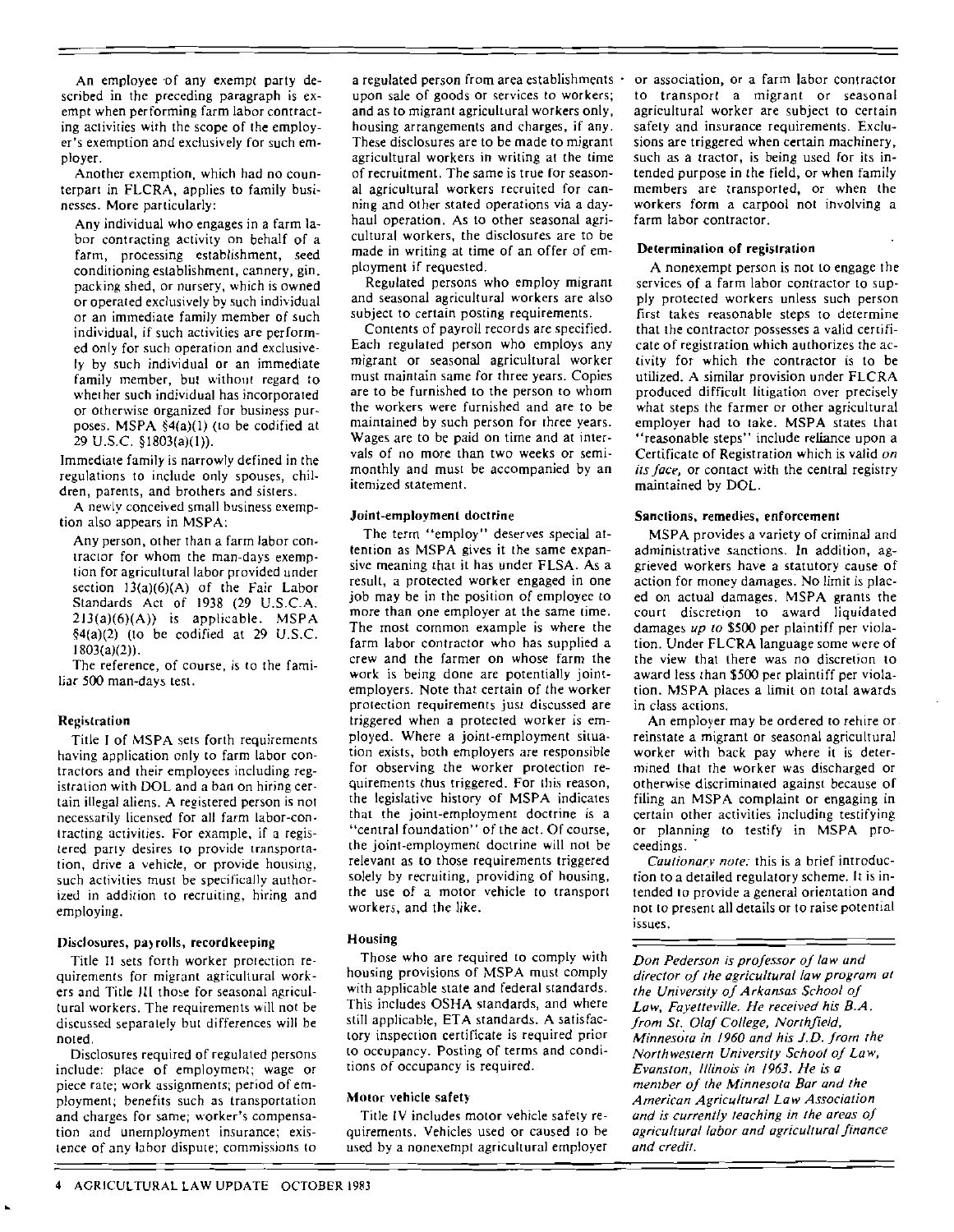#### PIK TAX CHANGES CONTINUED FROM PAGE 2

Another limitation  $-$  the changes in the PIK lax bill do not apply to land acquired by a taxpayer after February 23, 1983, unless the land was acquired by reason of death or gift or from a family member.

*Selj·employment lax.* As indicated above, the lRS took the position on March 1 that a farmer receiving cash or payments in kind under a government land diversion program would be liable for self-employemnt lax. With that status, the amounts would also reduce social security benefits after retirement and before age 70 to the extent earned income exceeds 56600 per year.

The PIK tax bill took quite a different tack. The legislation makes PJK income self-employment income *if (here is material participation as to the land devoted to conservation use* - the idled acres. Those not wanting additional self-employment income should be able to work out arrangements with the tenant to manage the idled acres.

The tax bill thus effectively nullifies the IRS announcement as to the treatment of PIK amounts for self-employment tax purposes. Technically, however, the 1983 law does not undercut the IRS announcement about how *cash* payments are treated under the 20% land diversion program. Realistically, one would have to conclude that little is left of the IRS announcement as to selfemployment income. - *Neil E. Harl* 

#### FIFTY CENT DAIRY DEDUCTION CONTINUED FROM PAGE I

by the district court for the issuance of a preliminary injunction: the possibility of irreparable harm to the plaintiffs if the relief is denied; the apparent strength of plaintiff's case on the merits; the pOlential harm to the defendants if the preliminary injunction does issue; and the public interest. The circuit court found that Secretary Block's actions were not arbitrary or capricious nor in excess of statutory authority of limitations.

The basis of the district court's injunction of the imposition of the deduction was the Secretary's failure to comply with the rule-making notice and comment provisions of the Administrative Procedure Act, 5 U.S.c. § 553.

The Secretary advanced two arguments in support of a conclusion that he had met the applicable rule-making provisions of the Administrative Procedure *Act.* He first claimed that the deduction was exempted from the normal rule-making requirements as a matter relating to "public property. loans, grants, benefits, or contracts." 5 U.S.C. § 553(a)(2). The court found that this exemption had been waived by the Secretary by reason of a published announcement in 1971 that the Department of Agriculture would generally follow the procedural demands of the *Act* for such matters. The Secretary's second argument was based on a "good cause" exception from the notice and comment requirements. 5 U.S.C.  $\S$  553(b)(B). The court rejected this argument as no extraordinary facts or urgency justified dispensing the notice and comment requirements.

The issue of irreparable injury 10 the plaintiffs from the imposition of the deduction involved more than loss of income. The deduction would likely force dairy farmers to liquidate capital assets under disadvantageous circumstances and cause creditors to tighten· their credit arrangements with dairy farmers. The amicus curiae brief from the State of Georgia noted that the fifty cent across-the-board deduction would have a disproportionale effect among regions and could cause a collapse of dairy production in cenain areas.

The potential harm to the defendants

from the issuance of a preliminary injunction would be the loss of revenue to the United States. Although this loss could involve significant amounts of money, it involved less harm than the potential harm to the plaintiffs that would arise from a denial of an injunction.

The final factor of public interest favored granting the injunction. An injunction would grant plaintiffs the right to participate in the decision-making process but the Secretary would still be able to impose a deduction by complying with the rulemaking provisions of the Administrative Procedure *Act.* 

The district court imerpreted the interplay of these four factors as favoring the issuance of an injunction: (he Secretary had clearly violafed the Administrative Procedure Act; the proposed deduction was likely to cause irreparable injury to many dairy farmers; enjoining the imposition of the deduction would not cause irreparable injury to the government; and the public interest favored the observance of the notice and comment requirements to safeguard plaintiffs' right to be heard and participale in the decision-making process.

The Secretary has proceeded to remedy this problem by proceeding to comply with the administrative rule-making provisions of section 553 of the Administrative Procedure Act, 48 Fed. Reg. 11253 (1983). On January 27, J983, a notice proposing to implement a \$1.00 per hundred weight deduction from commercial milk was published. One-half of this deduction (fifty cents per hundredweight) shall apply for the period of April 16, 1983 through September 30. 1983. The second-half of this deduction cannot be implemented until there exists a final regulation establishing a refund program. Various courts are still considering this issue. Further reports will be forthcoming.  $-$  *Terence J. Centner*